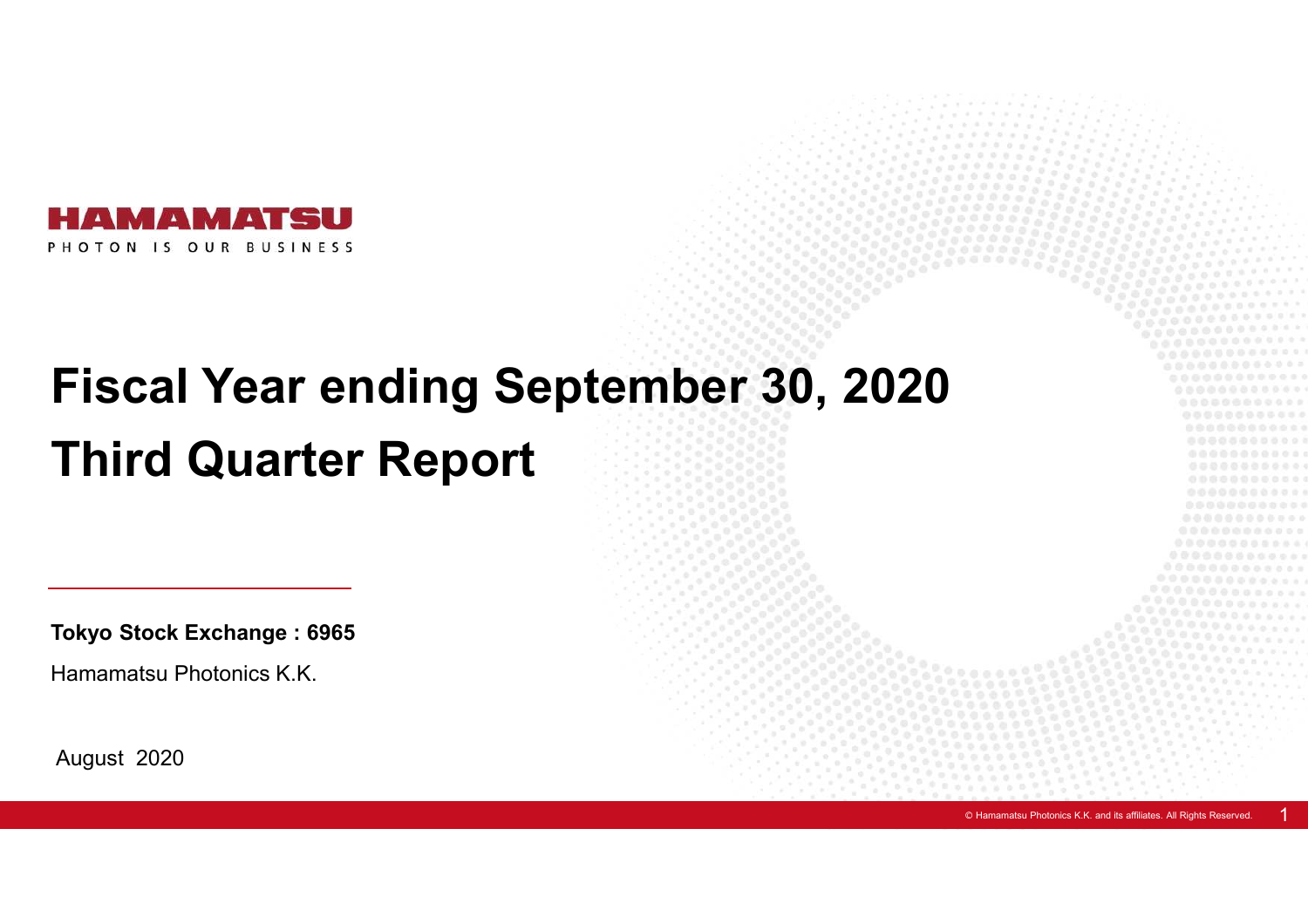- $\blacksquare$  This material is not intended to be a solicitation to buy or sell any securities of Hamamatsu Photonics K.K.
- $\blacksquare$  The information contained in this material is based on data available as of making it. No guarantees, promises are made as to its accuracy or completeness.
- **This material includes uncertain factors such as risks, economic** trends and industry demands that affect actual business performance.
- Our prospects may differ from actual results.
- The financial forecast for FY2020 has been revised downward when the 3Q financial results were announced in consideration of the impact of the novel coronavirus infection(COVID-19).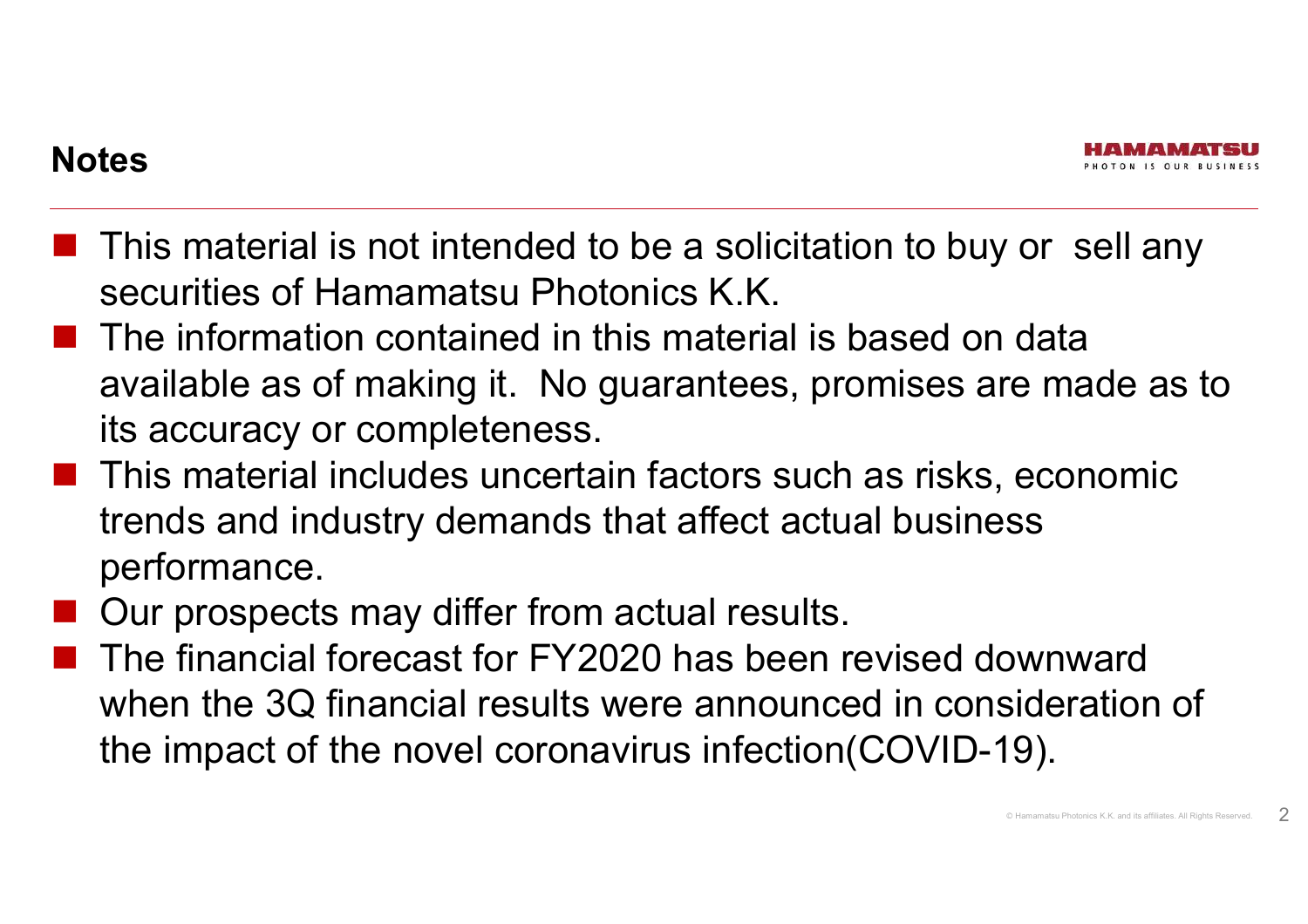## **Transition of net sales and operating profit ratio**



#### $\circ$  Hamamatsu Photonics K.K. and its affiliates. All Rights Reserved.  $\circ$  3

PHOTON IS OUR BUSINESS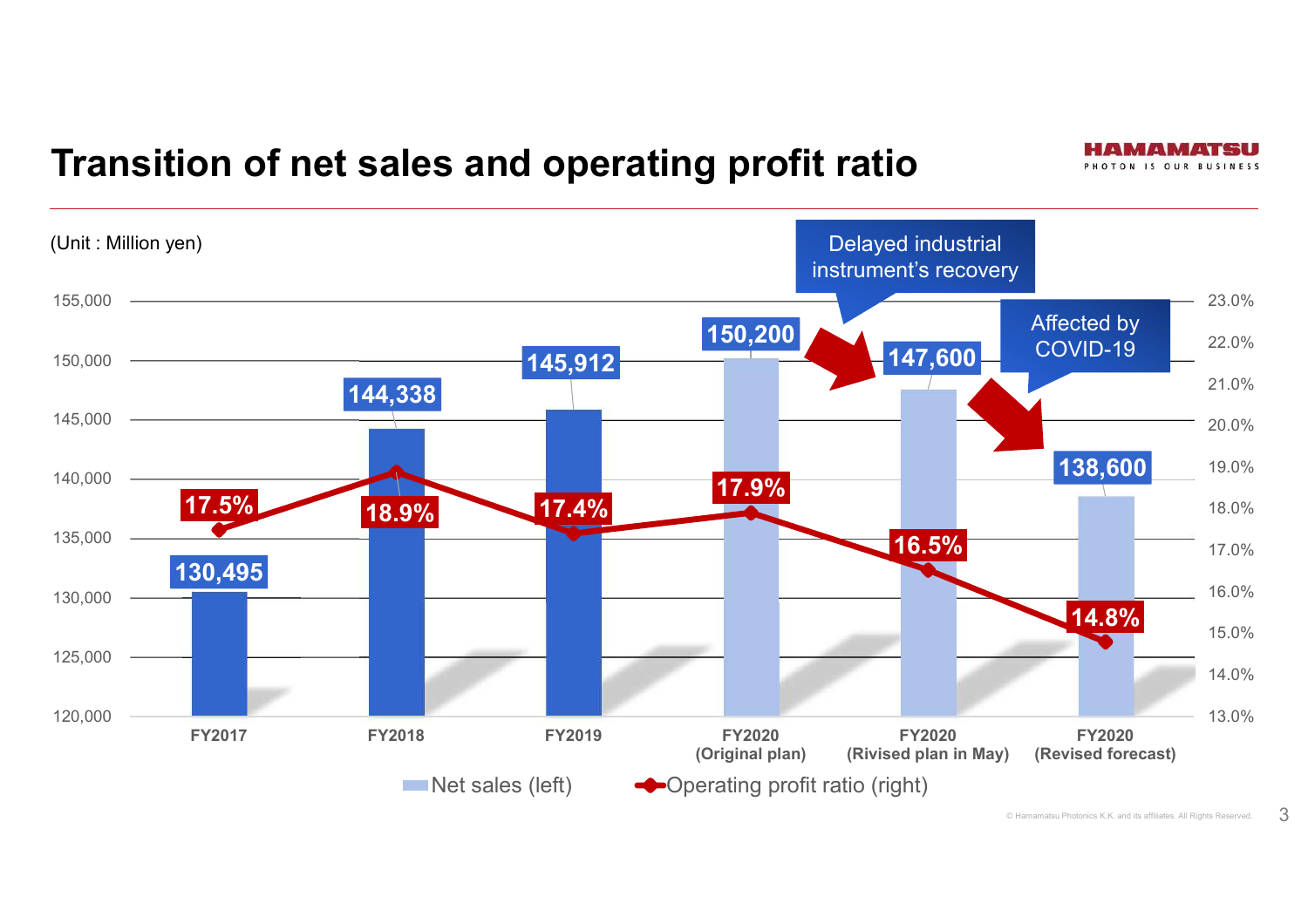#### **Impacts of the novel coronavirus infection (COVID-19) 1**



(Unit : Million yen)

|              | 2 <sup>nd</sup> half of FY2020                     |                                                  |                         |                        |
|--------------|----------------------------------------------------|--------------------------------------------------|-------------------------|------------------------|
|              | Previous forecast before<br>consideration COVID-19 | Revised forecast after<br>consideration COVID-19 | Increase or<br>decrease | Change rate $ $<br>(%) |
| <b>Sales</b> | 74,625                                             | 65,625                                           | $-9.000$                | $-12.1\%$              |

| Assumed impacts of the COVID-19 on 2Q in FY2020                                                                                                                  | Impact         |
|------------------------------------------------------------------------------------------------------------------------------------------------------------------|----------------|
| Impacts on shipments of our products due to the reduced number of flights primarily to Europe, the U.S.<br>and China.                                            |                |
| Reduced opportunities to acquire orders from and delay in delivering our products to domestic and<br>overseas customers due to the limited operating activities. | $\frac{77}{3}$ |
| Delay in receiving our products or return of our products after their shipment due to the overseas<br>customer's suspension of their plants.                     | <b>ATT</b>     |
| Request for payment deferral by overseas customers due to their cash flow problems.                                                                              |                |
| Concerns about material sourcing due to suspension of operations by overseas material manufacturers.                                                             |                |
| Demand for moving up the delivery date and production increase of optical sensors such as for X-ray<br>CT, blood inspection and DNA inspection.                  | $\frac{1}{2}$  |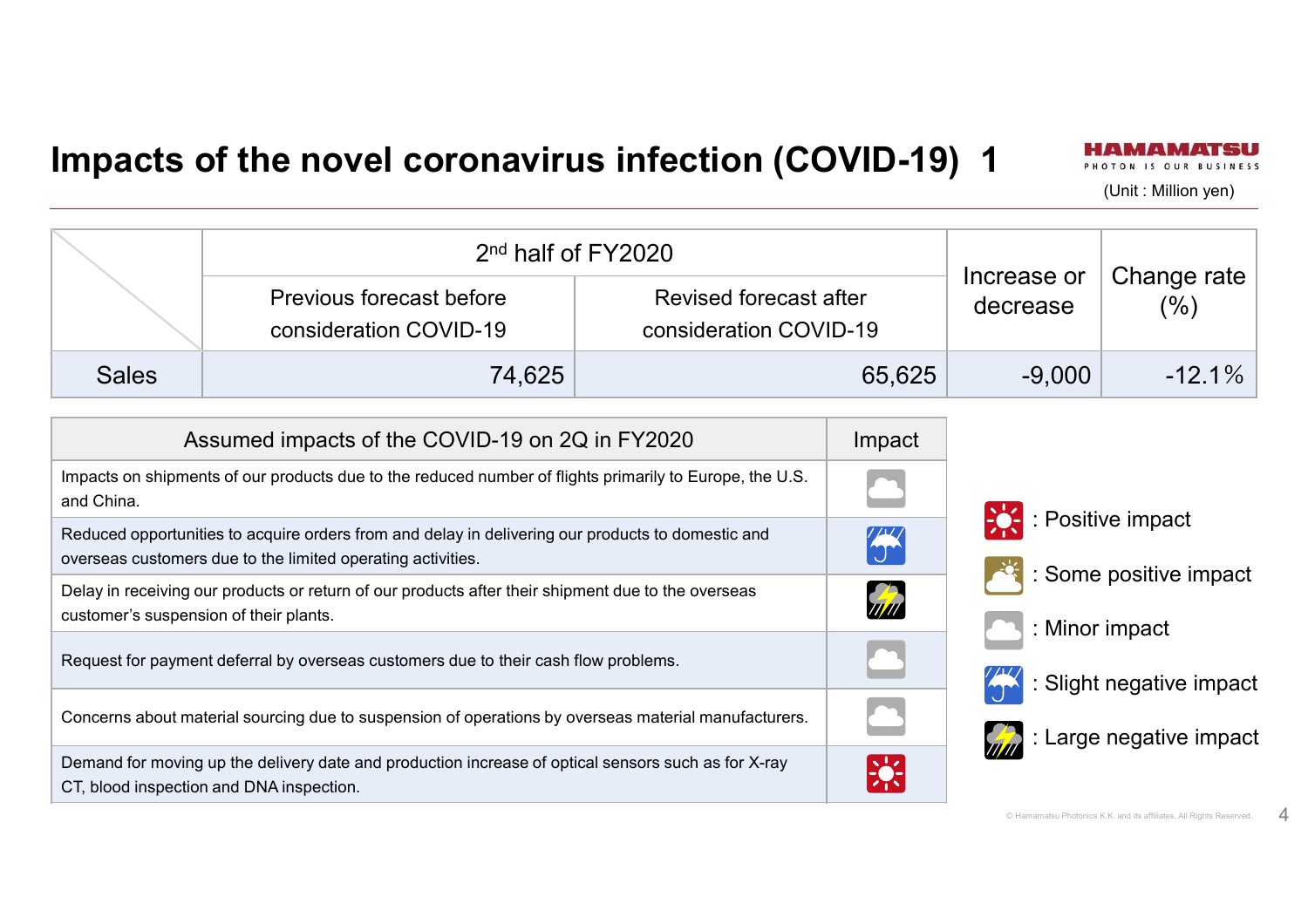### **Impacts of the novel coronavirus infection (COVID-19) 2**



| Industry                 | Overview                                                                                                                                              | Impact        | Affected area                   |
|--------------------------|-------------------------------------------------------------------------------------------------------------------------------------------------------|---------------|---------------------------------|
| Medical-bio              | Products for dental are affected by decrease in factory utilization rate and<br>restrained capital investment.                                        | Film          | Japan, Europe                   |
| instrument               | Products for PCR testing are expanded.                                                                                                                | $\frac{1}{2}$ | Asia, North<br>America          |
| <b>Industrial</b>        | Semiconductors expanded due to increased telework.                                                                                                    | $\frac{1}{2}$ | Japan, North<br>America         |
| instrument               | Non-destructive inspection is affected by reduced airport utilization (baggage<br>inspection) and reduced vehicle production (EV battery inspection). | $\frac{1}{2}$ | Japan, Asia                     |
| Analytical<br>instrument | liquid chromatograph etc. are affected by sluggish sales activities.                                                                                  | $\frac{1}{2}$ | Japan, North<br>America         |
| Academic<br>research     | Affected by project bidding delay and construction delay.                                                                                             | $\frac{1}{2}$ | Europe,<br><b>North America</b> |
| Transport<br>instrument  | Affected by deduced vehicle production.                                                                                                               |               | Japan, Europe                   |

\*For the degree of impact, refer to the legend at the bottom right of the previous page.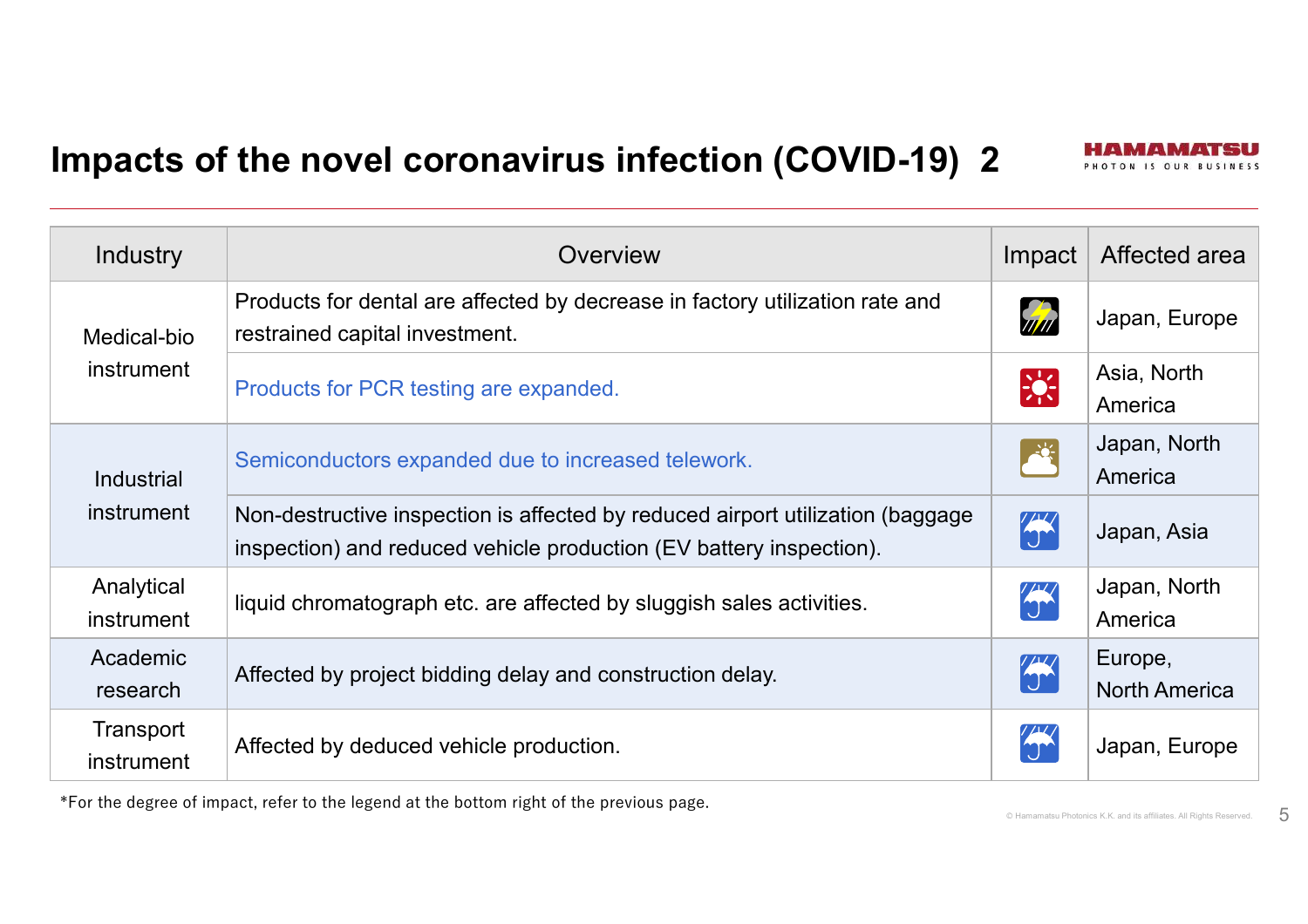#### **Consolidated financial results and forecast**

|                                |                         |         |       | *Unit: Million yen<br>*Numbers are rounded down to the nearest million yen |         |       |        |        |               |                                |                    |       |
|--------------------------------|-------------------------|---------|-------|----------------------------------------------------------------------------|---------|-------|--------|--------|---------------|--------------------------------|--------------------|-------|
|                                |                         | FY2018  |       |                                                                            | FY2019  |       |        |        | <b>FY2020</b> |                                |                    |       |
| <b>Account item</b>            | <b>First</b><br>9months | Year    | $\%$  | <b>First</b><br><b>9months</b>                                             | Year    | %     | 1Q     | 2Q     | 3Q            | <b>First</b><br><b>9months</b> | Year<br>(Forecast) | ℅     |
| <b>Net sales</b>               | 107,642                 | 144,338 | 100.0 | 108,024                                                                    | 145,912 | 100.0 | 34,492 | 38,483 | 30,279        | 103,254                        | 138,600            | 100.0 |
| <b>Cost of sales</b>           | 51,840                  | 70,385  | 48.8  | 52,570                                                                     | 71,916  | 49.3  | 17,267 | 19,501 | 15,336        | 52,104                         | 70,600             | 50.9  |
| <b>Gross profits</b>           | 55,801                  | 73,952  | 51.2  | 55,454                                                                     | 73,996  | 50.7  | 17,224 | 18,983 | 14,942        | 51,149                         | 68,000             | 49.1  |
| Selling, G & A expenses        | 25,213                  | 33,857  | 23.5  | 26,658                                                                     | 35,520  | 24.3  | 9,347  | 8,357  | 8,181         | 25,885                         | 34,800             | 25.1  |
| R & D expenses                 | 9,151                   | 12,830  | 8.9   | 9,416                                                                      | 13,071  | 9.0   | 2,862  | 3,413  | 2,888         | 9,163                          | 12,700             | 9.2   |
| <b>Operating profits</b>       | 21,436                  | 27,263  | 18.9  | 19,379                                                                     | 25,403  | 17.4  | 5,014  | 7,214  | 3,872         | 16,100                         | 20,500             | 14.8  |
| Non-operating income           | 811                     | 1,205   | 0.8   | 953                                                                        | 1,319   | 0.9   | 212    | 277    | 238           | 727                            | 900                | 0.6   |
| Non-operating expenses         | 322                     | 381     | 0.3   | 341                                                                        | 445     | 0.3   | 53     | 68     | 42            | 163                            | 200                | 0.1   |
| <b>Ordinary profits</b>        | 21,925                  | 28,088  | 19.5  | 19,991                                                                     | 26,277  | 18.0  | 5,173  | 7,423  | 4,068         | 16,664                         | 21,200             | 15.3  |
| <b>Extraordinary income</b>    | 306                     | 594     | 0.4   | 151                                                                        | 159     | 0.1   | 30     | 9      | 17            | 56                             | 100                | 0.1   |
| <b>Extraordinary expenses</b>  | 1,088                   | 1,105   | 0.8   | 147                                                                        | 217     | 0.1   | 3      | 476    | 14            | 493                            | 500                | 0.4   |
| <b>Pre-tax income</b>          | 21,143                  | 27,577  | 19.1  | 19,994                                                                     | 26,220  | 18.0  | 5,201  | 6,954  | 4,073         | 16,228                         | 20,800             | 15.0  |
| Income taxes etc.              | 5,132                   | 6,354   | 4.4   | 4,756                                                                      | 6,302   | 4.3   | 1,251  | 1,901  | 900           | 4,052                          | 5,500              | 4.0   |
| <b>Net profits</b>             | 16,011                  | 21,222  | 14.7  | 15,237                                                                     | 19,918  | 13.7  | 3,949  | 5,054  | 3,172         | 12,175                         | 15,300             | 11.0  |
| <b>Exchange rate US \$</b>     | 110.13                  | 110.46  |       | 111.04                                                                     | 110.10  |       | 108.76 | 108.81 | 108.41        | 108.41                         | 108.24             |       |
| Exchange rate EU €             | 132.05                  | 131.42  |       | 125.88                                                                     | 124.21  |       | 120.32 | 120.20 | 119.66        | 119.66                         | 120.02             |       |
| <b>Exchange rate China RMB</b> | 16.92                   | 16.97   |       | 16.34                                                                      | 16.28   |       | 15.30  | 15.37  | 15.44         | 15.44                          | 15.37              |       |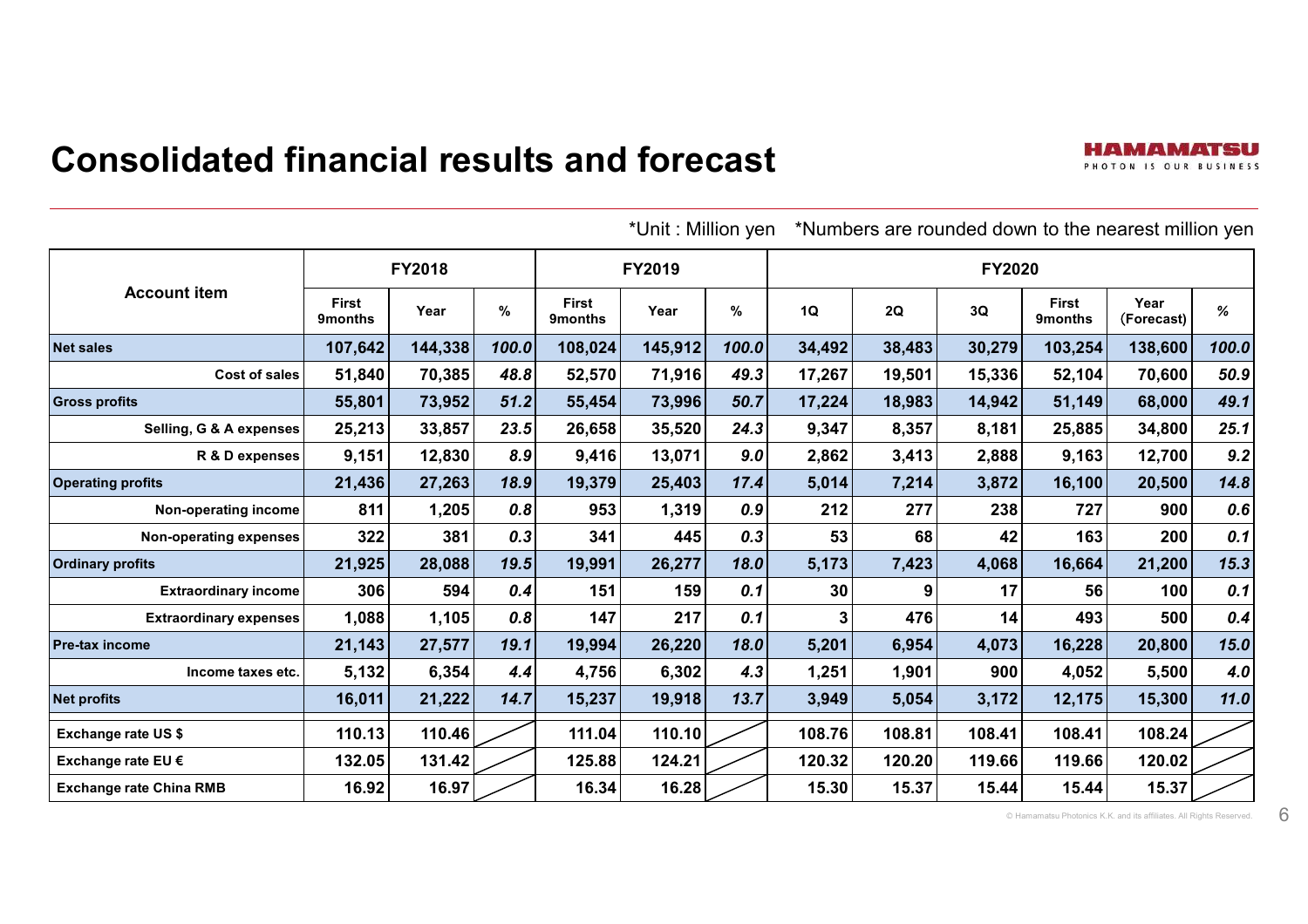|                                   |                           |         | ≅Unit : Million yen<br>Numbers are rounded down to the hearest million yer' |       |                                |         |       |        |        |        |                         |                    |       |
|-----------------------------------|---------------------------|---------|-----------------------------------------------------------------------------|-------|--------------------------------|---------|-------|--------|--------|--------|-------------------------|--------------------|-------|
|                                   |                           |         | FY2018                                                                      |       |                                | FY2019  |       |        |        | FY2020 |                         |                    |       |
|                                   | <b>Application</b>        |         | Year                                                                        | %     | <b>First</b><br><b>9months</b> | Year    | %     | 1Q     | 2Q     | 3Q     | <b>First</b><br>9months | Year<br>(Forecast) | %     |
| <b>Radiographic testing</b>       |                           | 28,252  | 37,737                                                                      | 26.1  | 30,040                         | 40,841  | 28.0  | 10,932 | 11,434 | 8,067  | 30,433                  | 39,418             | 28.4  |
| <b>Medical-bio</b>                | <b>Laboratory testing</b> | 9,681   | 12,863                                                                      | 8.9   | 10,474                         | 14,420  | 9.9   | 3,043  | 3,728  | 3,759  | 10,530                  | 15,149             | 10.9  |
| instrument                        | Other medical inst.       | 1,784   | 2,395                                                                       | 1.7   | 1,858                          | 2,509   | 1.7   | 583    | 644    | 509    | 1,736                   | 2,370              | 1.7   |
|                                   | (Subtotal)                | 39,717  | 52,994                                                                      | 36.7  | 42,373                         | 57,771  | 39.6  | 14,559 | 15,806 | 12,336 | 42,701                  | 56,938             | 41.1  |
|                                   | Semiconductor inst.       | 15,520  | 21,328                                                                      | 14.8  | 13,200                         | 18,118  | 12.4  | 3,292  | 4,985  | 4,714  | 12,991                  | 18,763             | 13.5  |
|                                   | Non destructive testing   | 8,853   | 11,830                                                                      | 8.2   | 9,230                          | 12,395  | 8.5   | 3,047  | 3,074  | 2,582  | 8,703                   | 11,653             | 8.4   |
| <b>Industrial</b><br>instrument   | Factory automation inst.  | 5,462   | 7,389                                                                       | 5.1   | 4,546                          | 5,869   | 4.0   | 1,218  | 1,521  | 1,203  | 3,942                   | 5,172              | 3.7   |
|                                   | Other industrial inst.    | 1,654   | 2,315                                                                       | 1.6   | 1,657                          | 2,161   | 1.5   | 402    | 511    | 511    | 1,424                   | 1,892              | 1.4   |
|                                   | (Subtotal)                | 31,489  | 42,862                                                                      | 29.7  | 28,633                         | 38,543  | 26.4  | 7,960  | 10,092 | 9,012  | 27,064                  | 37,483             | 27.0  |
| <b>Analytical instrument</b>      |                           | 11,986  | 15,891                                                                      | 11.0  | 12,677                         | 16,760  | 11.5  | 4,010  | 4,339  | 3,413  | 11,762                  | 15,522             | 11.2  |
| <b>Academic research</b>          |                           | 6,577   | 8,637                                                                       | 6.0   | 5,520                          | 7,840   | 5.4   | 1,642  | 1,869  | 913    | 4,424                   | 6,131              | 4.4   |
| <b>Measuring instrument</b>       |                           | 5,902   | 7,866                                                                       | 5.4   | 6,419                          | 8,605   | 5.9   | 2,040  | 1,962  | 1,492  | 5,494                   | 6,962              | 5.0   |
| <b>Transport instrument</b>       |                           | 3,903   | 5,236                                                                       | 3.6   | 3,758                          | 4,919   | 3.4   | 1,241  | 1,154  | 802    | 3,197                   | 3,886              | 2.8   |
| Information / communication       |                           | 1,191   | 1,558                                                                       | 1.1   | 1,284                          | 1,724   | 1.2   | 488    | 395    | 368    | 1,251                   | 1,654              | 1.2   |
| Optical / photographic instrument |                           | 1,635   | 2,216                                                                       | 1.5   | 2,031                          | 2,581   | 1.8   | 457    | 567    | 456    | 1,480                   | 1,806              | 1.3   |
| <b>Consumer instrument</b>        |                           | 901     | 1,226                                                                       | 0.8   | 711                            | 841     | 0.6   | 239    | 214    | 164    | 617                     | 855                | 0.6   |
| Others / not classified           |                           | 4,342   | 5,850                                                                       | 4.1   | 4,618                          | 6,328   | 4.3   | 1,856  | 2,085  | 1,323  | 5,264                   | 7,363              | 5.3   |
| <b>Total</b>                      |                           | 107,642 | 144,338                                                                     | 100.0 | 108,024                        | 145,912 | 100.0 | 34,492 | 38,483 | 30,279 | 103,254                 | 138,600            | 100.0 |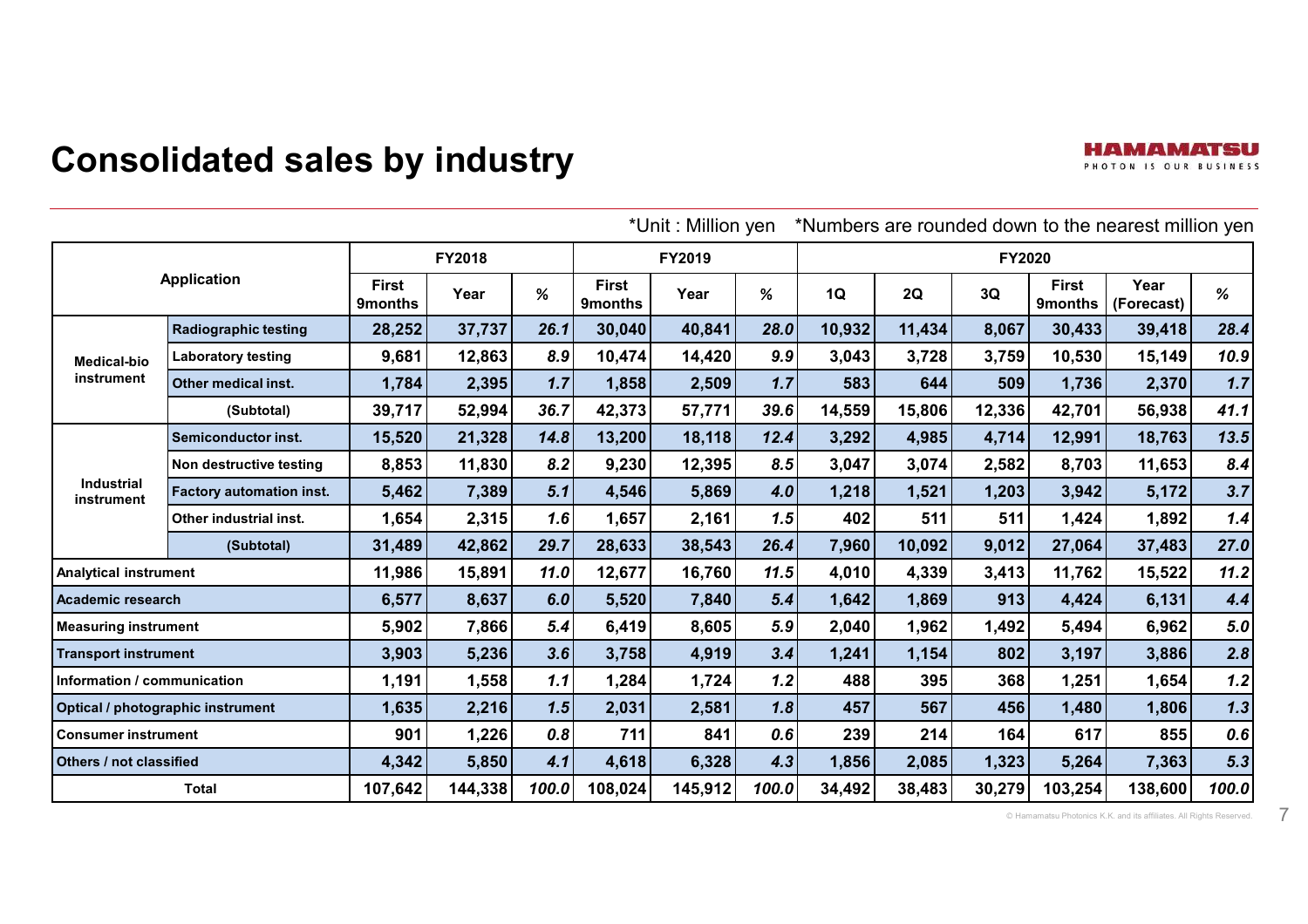#### **Consolidated sales by industry of Electron tube segment**



\*Unit : Million yen \*Numbers are rounded down to the nearest million yen

H A MA A MA'T SI PHOTON IS OUR BUSINESS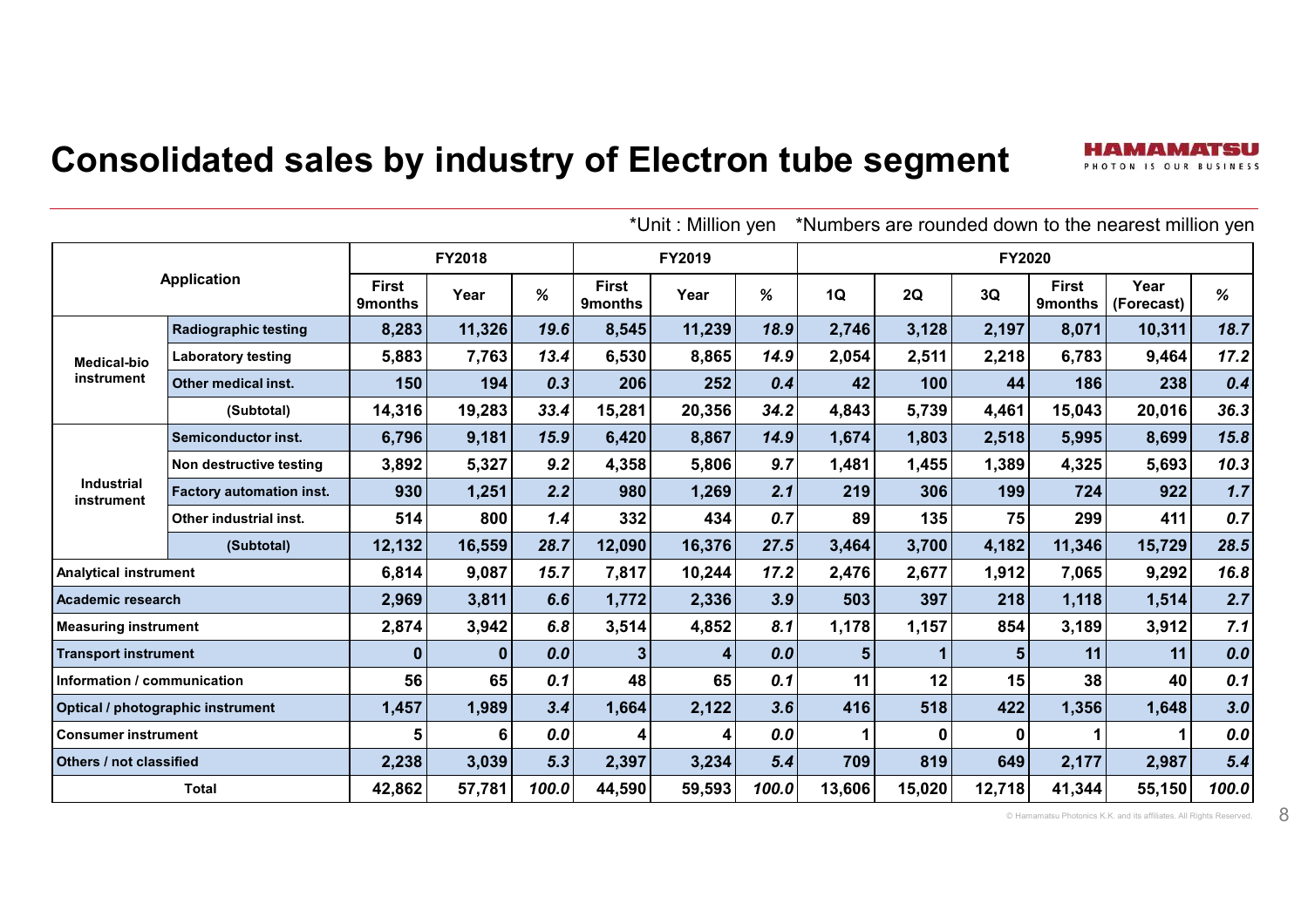#### **Consolidated sales by industry of Opto-semiconductor segment**

|                              |                                   |                         |        |       |                                | *Unit: Million yen |       |        |        |               |                         | *Numbers are rounded down to the nearest million yen |       |
|------------------------------|-----------------------------------|-------------------------|--------|-------|--------------------------------|--------------------|-------|--------|--------|---------------|-------------------------|------------------------------------------------------|-------|
|                              |                                   |                         | FY2018 |       |                                | FY2019             |       |        |        | <b>FY2020</b> |                         |                                                      |       |
|                              | <b>Application</b>                | <b>First</b><br>9months | Year   | %     | <b>First</b><br><b>9months</b> | Year               | %     | 1Q     | 2Q     | 3Q            | <b>First</b><br>9months | Year<br>(Forecast)                                   | %     |
|                              | <b>Radiographic testing</b>       | 19,901                  | 26,335 | 39.0  | 21,460                         | 29,564             | 44.8  | 8,177  | 8,304  | 5,868         | 22,349                  | 29,093                                               | 44.5  |
| <b>Medical-bio</b>           | <b>Laboratory testing</b>         | 1,192                   | 1,683  | 2.5   | 1,329                          | 1,887              | 2.9   | 472    | 586    | 699           | 1,757                   | 2,536                                                | 3.9   |
| instrument                   | Other medical inst.               | 590                     | 768    | 1.1   | 609                            | 805                | 1.2   | 191    | 232    | 202           | 625                     | 810                                                  | 1.2   |
|                              | (Subtotal)                        | 21,683                  | 28,786 | 42.6  | 23,399                         | 32,256             | 48.9  | 8,840  | 9,123  | 6,770         | 24,733                  | 32,442                                               | 49.6  |
|                              | <b>Semiconductor inst.</b>        | 5,546                   | 6,728  | 10.0  | 3,287                          | 4,184              | 6.3   | 833    | 1,923  | 1,476         | 4,232                   | 5,731                                                | 8.8   |
|                              | Non destructive testing           | 3,268                   | 4,278  | 6.3   | 3,095                          | 4,128              | 6.3   | 912    | 908    | 732           | 2,552                   | 3,556                                                | 5.4   |
| Industrial<br>instrument     | Factory automation inst.          | 4,077                   | 5,496  | 8.1   | 2,916                          | 3,729              | 5.6   | 913    | 1,044  | 927           | 2,884                   | 3,847                                                | 5.9   |
|                              | Other industrial inst.            | 1,081                   | 1,445  | 2.1   | 1,241                          | 1,630              | 2.5   | 296    | 325    | 370           | 991                     | 1,324                                                | 2.0   |
|                              | (Subtotal)                        | 13,973                  | 17,946 | 26.6  | 10,539                         | 13,671             | 20.7  | 2,955  | 4,201  | 3,507         | 10,663                  | 14,464                                               | 22.1  |
| <b>Analytical instrument</b> |                                   | 4,590                   | 6,050  | 9.0   | 4,333                          | 5,725              | 8.7   | 1,415  | 1,545  | 1,374         | 4,334                   | 5,769                                                | 8.8   |
| Academic research            |                                   | 1,004                   | 1,309  | 1.9   | 913                            | 1,167              | 1.8   | 292    | 609    | 355           | 1,256                   | 1,588                                                | 2.4   |
| <b>Measuring instrument</b>  |                                   | 2,549                   | 3,312  | 4.9   | 2,417                          | 3,114              | 4.7   | 716    | 707    | 571           | 1,994                   | 2,606                                                | 4.0   |
| <b>Transport instrument</b>  |                                   | 3,697                   | 4,980  | 7.4   | 3,664                          | 4,801              | 7.3   | 1,184  | 1,124  | 774           | 3,082                   | 3,737                                                | 5.7   |
| Information / communication  |                                   | 1,120                   | 1,474  | 2.2   | 1,195                          | 1,608              | 2.4   | 468    | 379    | 348           | 1,195                   | 1,569                                                | 2.4   |
|                              | Optical / photographic instrument | 167                     | 214    | 0.3   | 151                            | 208                | 0.3   | 41     | 36     | 28            | 105                     | 138                                                  | 0.2   |
| <b>Consumer instrument</b>   |                                   | 895                     | 1,219  | 1.8   | 707                            | 836                | 1.3   | 233    | 215    | 158           | 606                     | 840                                                  | 1.3   |
|                              | Others / not classified           |                         | 2,205  | 3.3   | 1,864                          | 2,619              | 4.0   | 557    | 579    | 411           | 1,547                   | 2,197                                                | 3.4   |
|                              | <b>Total</b>                      | 51,211                  | 67,494 | 100.0 | 49,182                         | 66,006             | 100.0 | 16,701 | 18,518 | 14,296        | 49,515                  | 65,350                                               | 100.0 |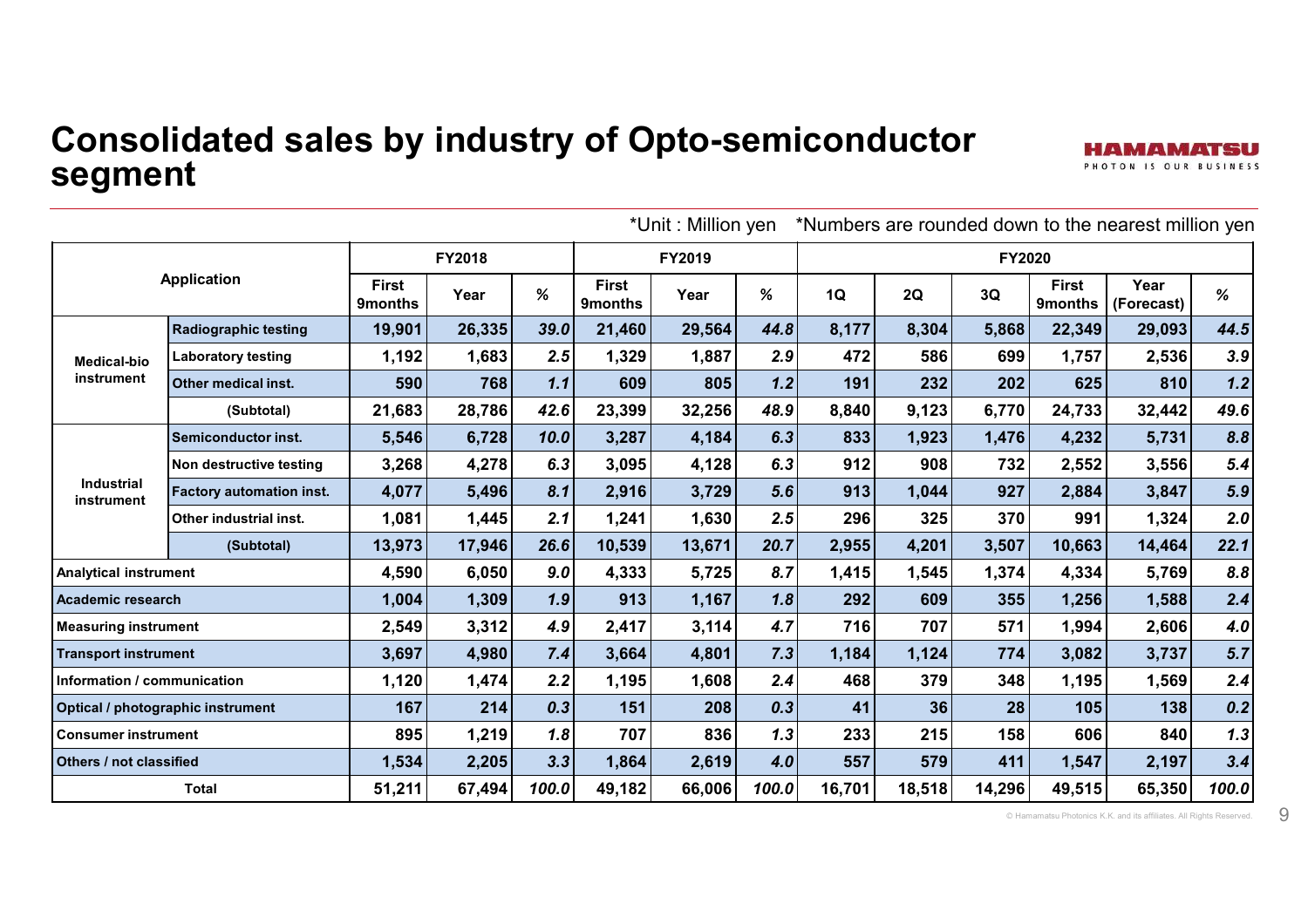#### **Consolidated sales by industry of Imaging and measurement instruments segment**

|                                              |                             |                         |               |       |                                | *Unit: Million yen |       |              |          |                |                                | *Numbers are rounded down to the nearest million yen |       |
|----------------------------------------------|-----------------------------|-------------------------|---------------|-------|--------------------------------|--------------------|-------|--------------|----------|----------------|--------------------------------|------------------------------------------------------|-------|
|                                              |                             |                         | <b>FY2018</b> |       |                                | FY2019             |       |              |          | <b>FY2020</b>  |                                |                                                      |       |
| <b>Application</b>                           |                             | <b>First</b><br>9months | Year          | %     | <b>First</b><br><b>9months</b> | Year               | %     | 1Q           | 2Q       | 3Q             | <b>First</b><br><b>9months</b> | Year<br>(Forecast)                                   | %     |
|                                              | <b>Radiographic testing</b> | 0                       | 6             | 0.0   | $\bf{0}$                       | 3                  | 0.0   | 7            | $\bf{0}$ | $\bf{0}$       |                                |                                                      | 0.0   |
| <b>Medical-bio</b>                           | <b>Laboratory testing</b>   | 2,595                   | 3,404         | 19.8  | 2,597                          | 3,650              | 19.8  | 516          | 631      | 837            | 1,984                          | 3,139                                                | 19.1  |
| instrument                                   | Other medical inst.         | 916                     | 1,270         | 7.4   | 943                            | 1,321              | 7.2   | 310          | 238      | 236            | 784                            | 1,157                                                | 7.0   |
|                                              | (Subtotal)                  | 3,511                   | 4,680         | 27.3  | 3,540                          | 4,974              | 27.0  | 834          | 869      | 1,073          | 2,776                          | 4,304                                                | 26.2  |
|                                              | Semiconductor inst.         | 3,168                   | 5,406         | 31.5  | 3,485                          | 5,032              | 27.3  | 781          | 1,273    | 713            | 2,767                          | 4,285                                                | 26.0  |
|                                              | Non destructive testing     | 1,693                   | 2,223         | 12.9  | 1,777                          | 2,459              | 13.4  | 648          | 709      | 460            | 1,817                          | 2,393                                                | 14.5  |
| <b>Industrial</b><br>instrument              | Factory automation inst.    | 97                      | 133           | 0.8   | 131                            | 211                | 1.1   | 6            | 44       | 42             | 92                             | 97                                                   | 0.6   |
|                                              | Other industrial inst.      | 43                      | 48            | 0.3   | 35                             | 48                 | 0.3   | 16           | 38       | 61             | 115                            | 136                                                  | 0.8   |
|                                              | (Subtotal)                  | 5,001                   | 7,810         | 45.5  | 5,428                          | 7,750              | 42.1  | 1,453        | 2,065    | 1,277          | 4,795                          | 6,917                                                | 42.0  |
| <b>Analytical instrument</b>                 |                             | 412                     | 522           | 3.0   | 362                            | 572                | 3.1   | 92           | 64       | 84             | 240                            | 305                                                  | 1.9   |
| <b>Academic research</b>                     |                             | 2,485                   | 3,381         | 19.7  | 2,713                          | 4,197              | 22.8  | 792          | 773      | 338            | 1,903                          | 2,844                                                | 17.3  |
| <b>Measuring instrument</b>                  |                             | 346                     | 414           | 2.4   | 158                            | 236                | 1.3   | 47           | 24       | 31             | 102                            | 185                                                  | 1.1   |
| <b>Transport instrument</b>                  |                             | 13                      | 14            | 0.1   | 17                             | 19                 | 0.1   | $\mathbf 0$  |          | $\bf{0}$       | Δ                              | 4                                                    | 0.0   |
| Information / communication                  |                             | 12                      | 16            | 0.1   | 42                             | 51                 | 0.3   | 8            |          | 4              | 16                             | 41                                                   | 0.2   |
| Optical / photographic instrument            |                             | 12                      | 14            | 0.1   | 216                            | 251                | 1.4   | $\mathbf{0}$ | 13       | 5 <sup>5</sup> | 18                             | 18                                                   | 0.1   |
| Ω<br><b>Consumer instrument</b>              |                             |                         | 0.0           | 0     |                                | 0.0                | 3     |              | 6        | 9              | 11                             | 0.1                                                  |       |
| 318<br>251<br>1.9<br>Others / not classified |                             |                         |               | 268   | 362                            | 2.0                | 498   | 567          | 318      | 1,383          | 1,821                          | 11.1                                                 |       |
|                                              | <b>Total</b>                | 12,043                  | 17,169        | 100.0 | 12,744                         | 18,412             | 100.0 | 3,727        | 4,383    | 3,136          | 11,246                         | 16,450                                               | 100.0 |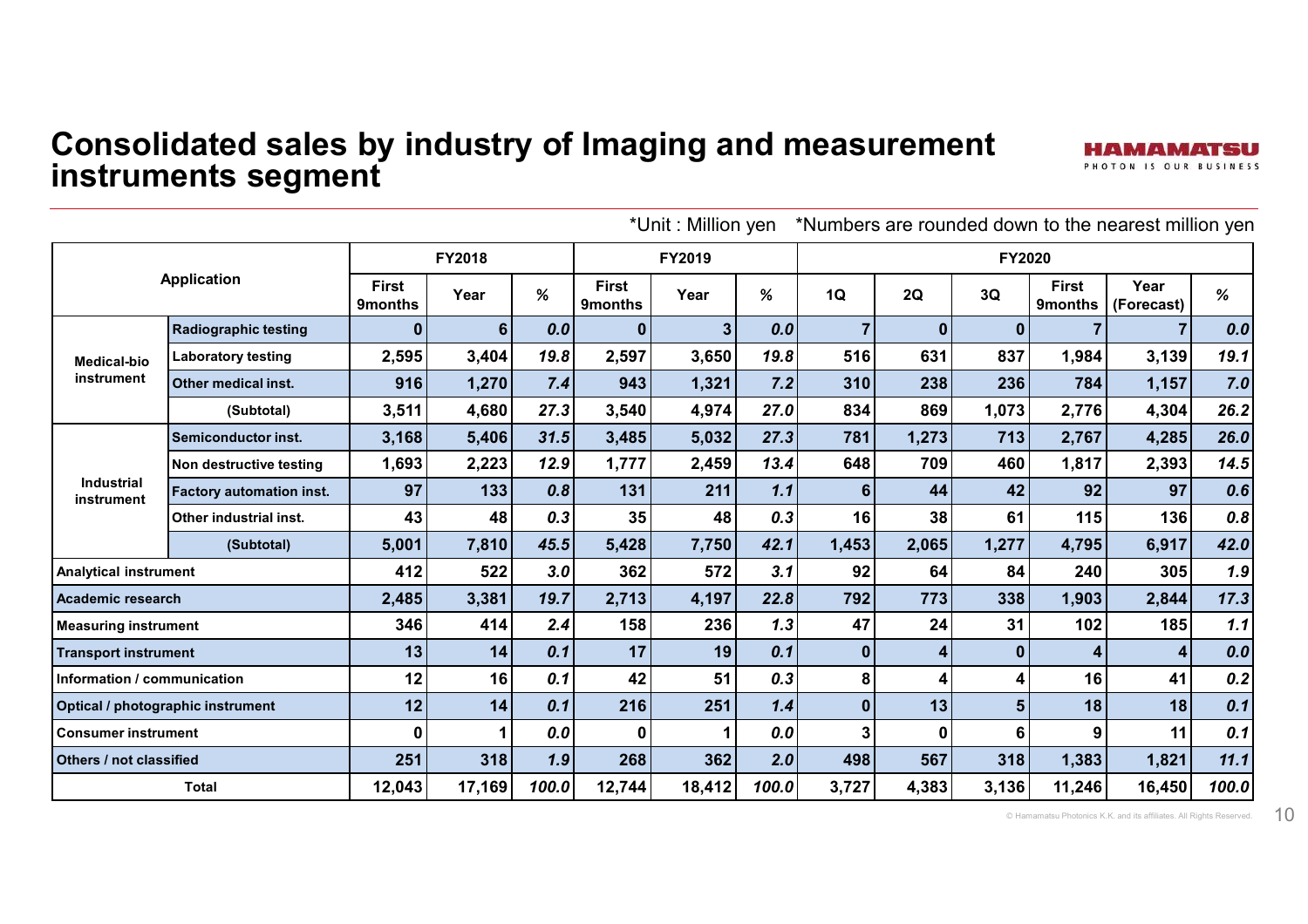|                                        | <b>FY2018</b>     |         | <b>FY2019</b>     |         |        |        | <b>FY2020</b> |                   |                    |  |  |  |
|----------------------------------------|-------------------|---------|-------------------|---------|--------|--------|---------------|-------------------|--------------------|--|--|--|
| <b>Segment</b>                         | First 9<br>months | Year    | First 9<br>months | Year    | 1Q     | 2Q     | 3Q            | First 9<br>months | Year<br>(Forecast) |  |  |  |
| <b>Electron tube</b>                   | 42,862            | 57,781  | 44,590            | 59,593  | 13,606 | 15,020 | 12,718        | 41,344            | 55,150             |  |  |  |
| <b>Opto-semiconductor</b>              | 51,211            | 67,494  | 49,182            | 66,006  | 16,701 | 18,518 | 14,296        | 49,515            | 65,350             |  |  |  |
| Imaging and<br>measurement instruments | 12,043            | 17,169  | 12,744            | 18,412  | 3,727  | 4,383  | 3,136         | 11,246            | 16,450             |  |  |  |
| <b>Others and adjustments</b>          | 1,525             | 1,893   | 1,508             | 1,901   | 456    | 563    | 128           | 1,147             | 1,650              |  |  |  |
| <b>Total</b>                           | 107,642           | 144,338 | 108,024           | 145,912 | 34,492 | 38,483 | 30,279        | 103,254           | 138,600            |  |  |  |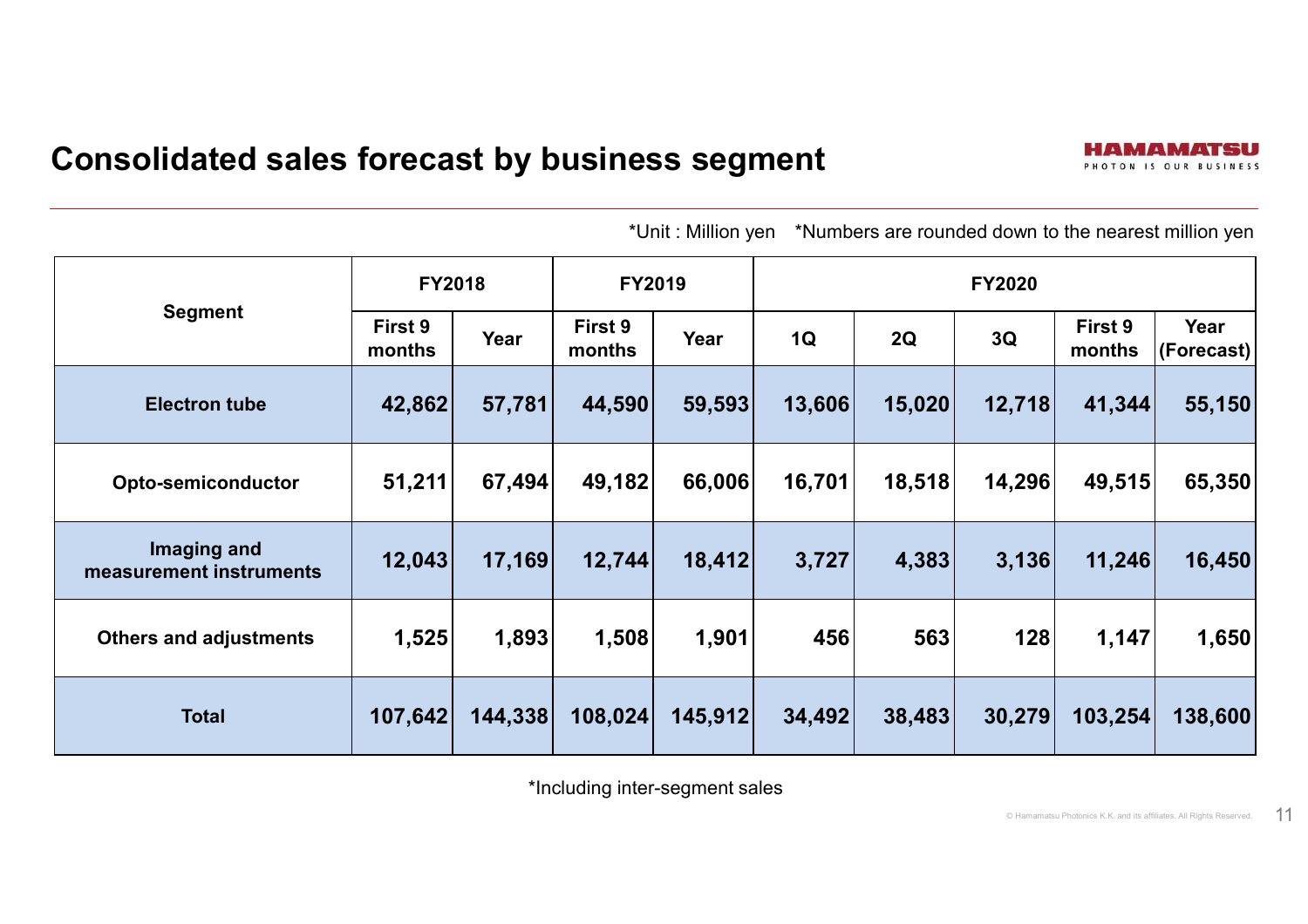| <b>Account item</b>        |                   | <b>FY2018</b> |               |                   | <b>FY2019</b> |       | <b>FY2020</b> |        |        |                   |                    |       |
|----------------------------|-------------------|---------------|---------------|-------------------|---------------|-------|---------------|--------|--------|-------------------|--------------------|-------|
|                            | First 9<br>months | Year          | $\frac{0}{6}$ | First 9<br>months | Year          | %     | 1Q            | 2Q     | 3Q     | First 9<br>months | Year<br>(Forecast) | %     |
| <b>Net sales</b>           | 42,862            | 57,781        | 100.0         | 44,590            | 59,593        | 100.0 | 13,606        | 15,020 | 12,718 | 41,344            | 55,150             | 100.0 |
| Cost of sales              | 18,827            | 25,341        | 43.9          | 19,074            | 25,491        | 42.8  | 5,811         | 6,271  | 5,525  | 17,607            | 23,650             | 42.9  |
| <b>Gross profits</b>       | 24,035            | 32,440        | 56.1          | 25,515            | 34,101        | 57.2  | 7,795         | 8,749  | 7,192  | 23,736            | 31,500             | 57.1  |
| Selling, G & A<br>expenses | 7,324             | 10,002        | 17.3          | 7,762             | 10,454        | 17.5  | 2,652         | 2,488  | 2,284  | 7,424             | 9,900              | 18.0  |
| R & D expenses             | 2,025             | 2,740         | 4.7           | 2,268             | 3,145         | 5.3   | 795           | 887    | 839    | 2,521             | 3,450              | 6.3   |
| <b>Segment profits</b>     | 14,685            | 19,697        | 34.1          | 15,484            | 20,501        | 34.4  | 4,346         | 5,375  | 4,069  | 13,790            | 18,150             | 32.9  |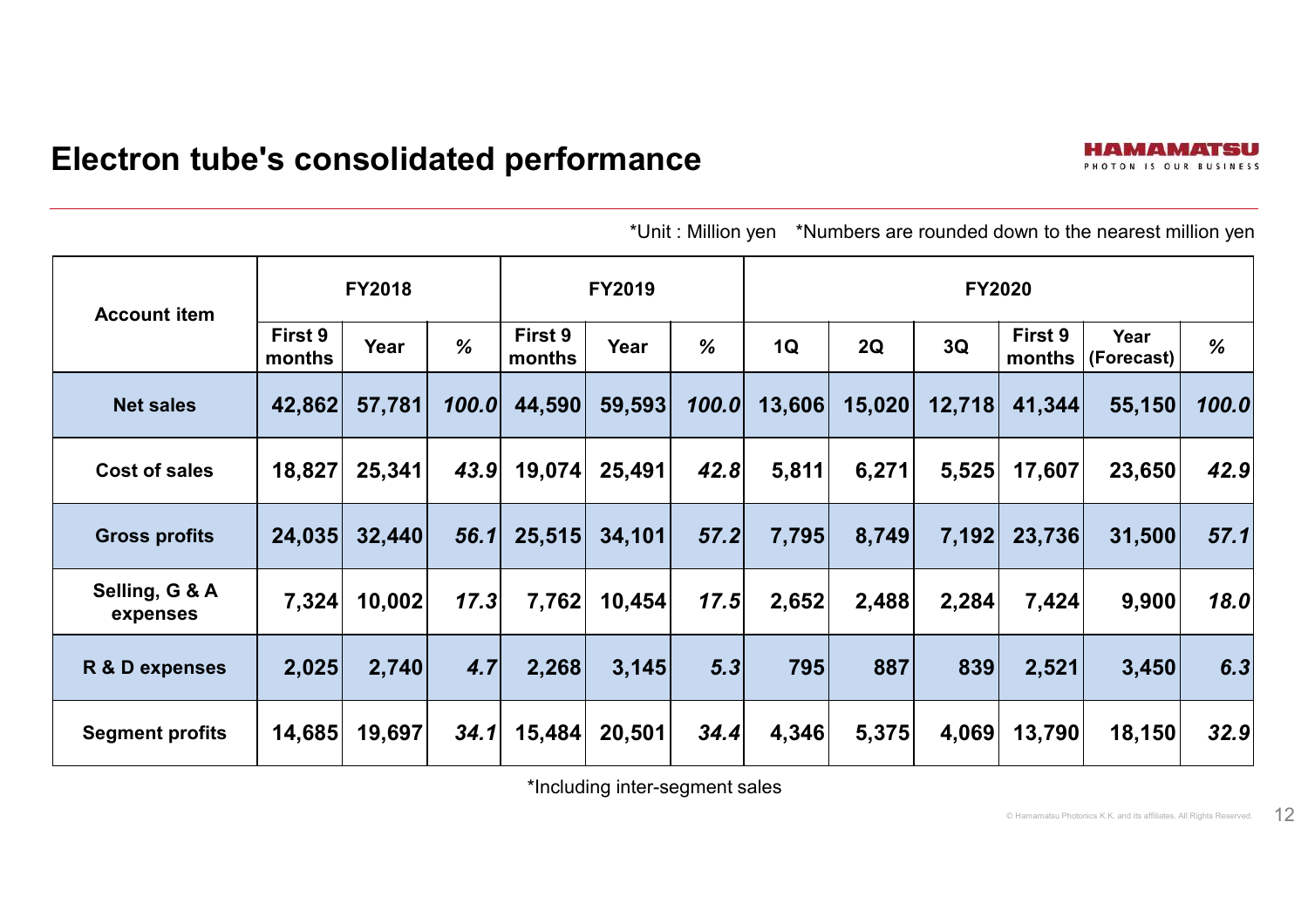#### **Opto-semiconductor's consolidated performance**

\*Unit : Million yen \*Numbers are rounded down to the nearest million yen

| <b>Account item</b>        |                   | <b>FY2018</b> |               |                   | <b>FY2019</b> |       | <b>FY2020</b> |        |        |                   |                    |       |
|----------------------------|-------------------|---------------|---------------|-------------------|---------------|-------|---------------|--------|--------|-------------------|--------------------|-------|
|                            | First 9<br>months | Year          | $\frac{1}{2}$ | First 9<br>months | Year          | %     | 1Q            | 2Q     | 3Q     | First 9<br>months | Year<br>(Forecast) | %     |
| <b>Net sales</b>           | 51,211            | 67,494        | 100.0         | 49,182            | 66,006        | 100.0 | 16,701        | 18,518 | 14,296 | 49,515            | 65,350             | 100.0 |
| Cost of sales              | 26,296            | 35,368        | 52.4          | 26,114            | 35,913        | 54.4  | 9,355         | 10,482 | 8,033  | 27,870            | 37,300             | 57.1  |
| <b>Gross profits</b>       | 24,914            | 32,125        | 47.6          | 23,067            | 30,093        | 45.6  | 7,346         | 8,035  | 6,264  | 21,645            | 28,050             | 42.9  |
| Selling, G & A<br>expenses | 5,880             | 7,857         | 11.6          | 6,214             | 8,505         | 12.9  | 2,037         | 2,089  | 1,857  | 5,983             | 7,950              | 12.2  |
| R & D expenses             | 2,093             | 2,946         | 4.4           | 2,087             | 3,033         | 4.6   | 473           | 537    | 540    | 1,550             | 2,050              | 3.1   |
| <b>Segment profits</b>     | 16,940            | 21,320        | 31.6          | 14,766            | 18,554        | 28.1  | 4,835         | 5,409  | 3,866  | 14,110            | 18,050             | 27.6  |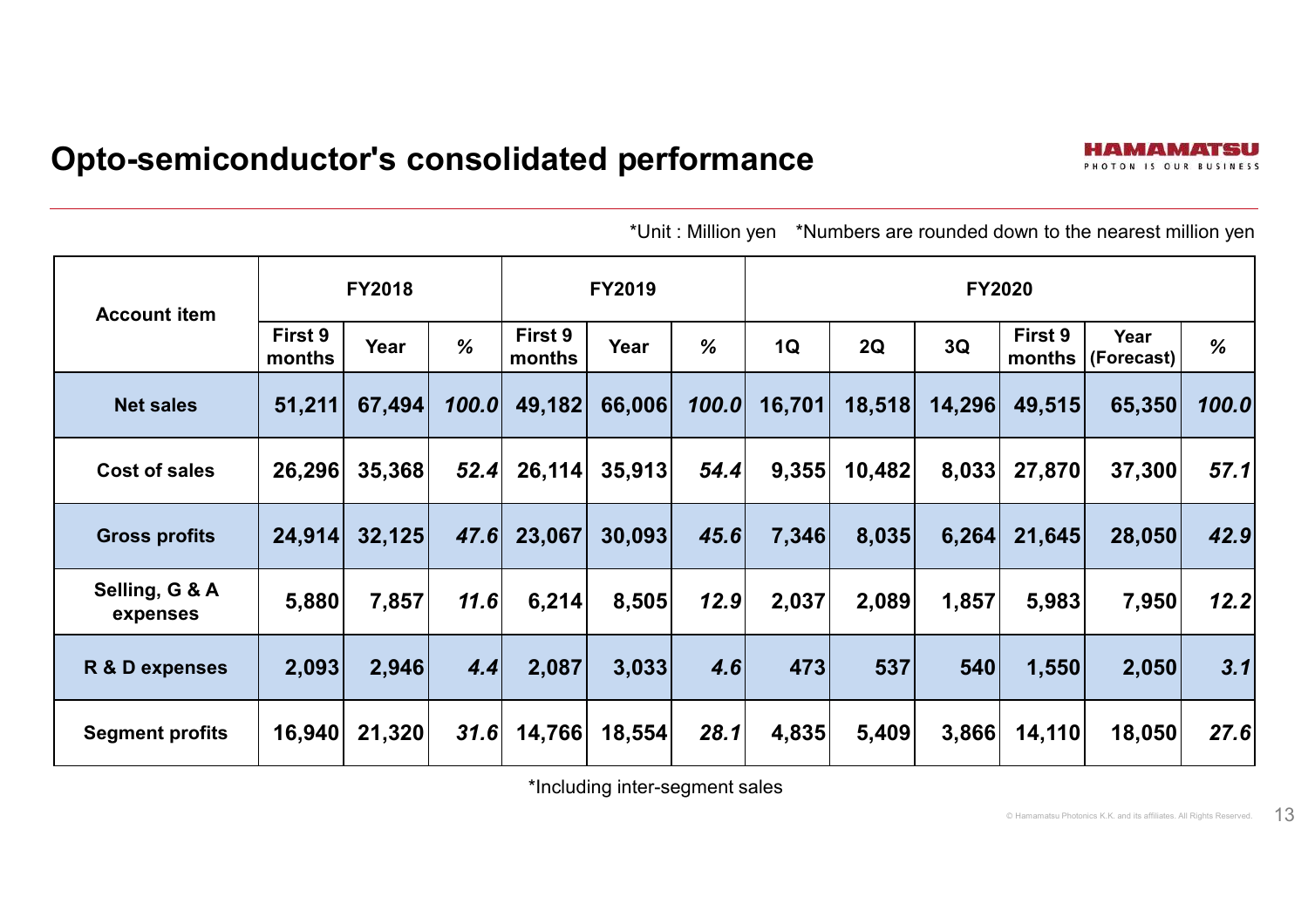| <b>Account item</b>        |                   | <b>FY2018</b> |       |                   | <b>FY2019</b> |               | <b>FY2020</b> |       |       |                   |                    |       |
|----------------------------|-------------------|---------------|-------|-------------------|---------------|---------------|---------------|-------|-------|-------------------|--------------------|-------|
|                            | First 9<br>months | Year          | %     | First 9<br>months | Year          | $\frac{1}{2}$ | 1Q            | 2Q    | 3Q    | First 9<br>months | Year<br>(Forecast) | %     |
| <b>Net sales</b>           | 12,043            | 17,169        | 100.0 | 12,744            | 18,412        | 100.0         | 3,727         | 4,383 | 3,136 | 11,246            | 16,450             | 100.0 |
| <b>Cost of sales</b>       | 5,751             | 8,365         | 48.7  | 6,400             | 9,247         | 50.2          | 1,904         | 2,112 | 1,650 | 5,666             | 8,100              | 49.2  |
| <b>Gross profits</b>       | 6,292             | 8,803         | 51.3  | 6,343             | 9,164         | 49.8          | 1,822         | 2,271 | 1,487 | 5,580             | 8,350              | 50.8  |
| Selling, G & A<br>expenses | 3,246             | 4,461         | 26.0  | 3,615             | 4,841         | 26.3          | 1,232         | 1,069 | 1,217 | 3,518             | 4,850              | 29.5  |
| R & D expenses             | 587               | 757           | 4.4   | 470               | 637           | 3.5           | 64            | 159   | 57    | 280               | 350                | 2.1   |
| <b>Segment profits</b>     | 2,457             | 3,584         | 20.9  | 2,256             | 3,685         | 20.0          | 525           | 1,044 | 212   | 1,781             | 3,150              | 19.1  |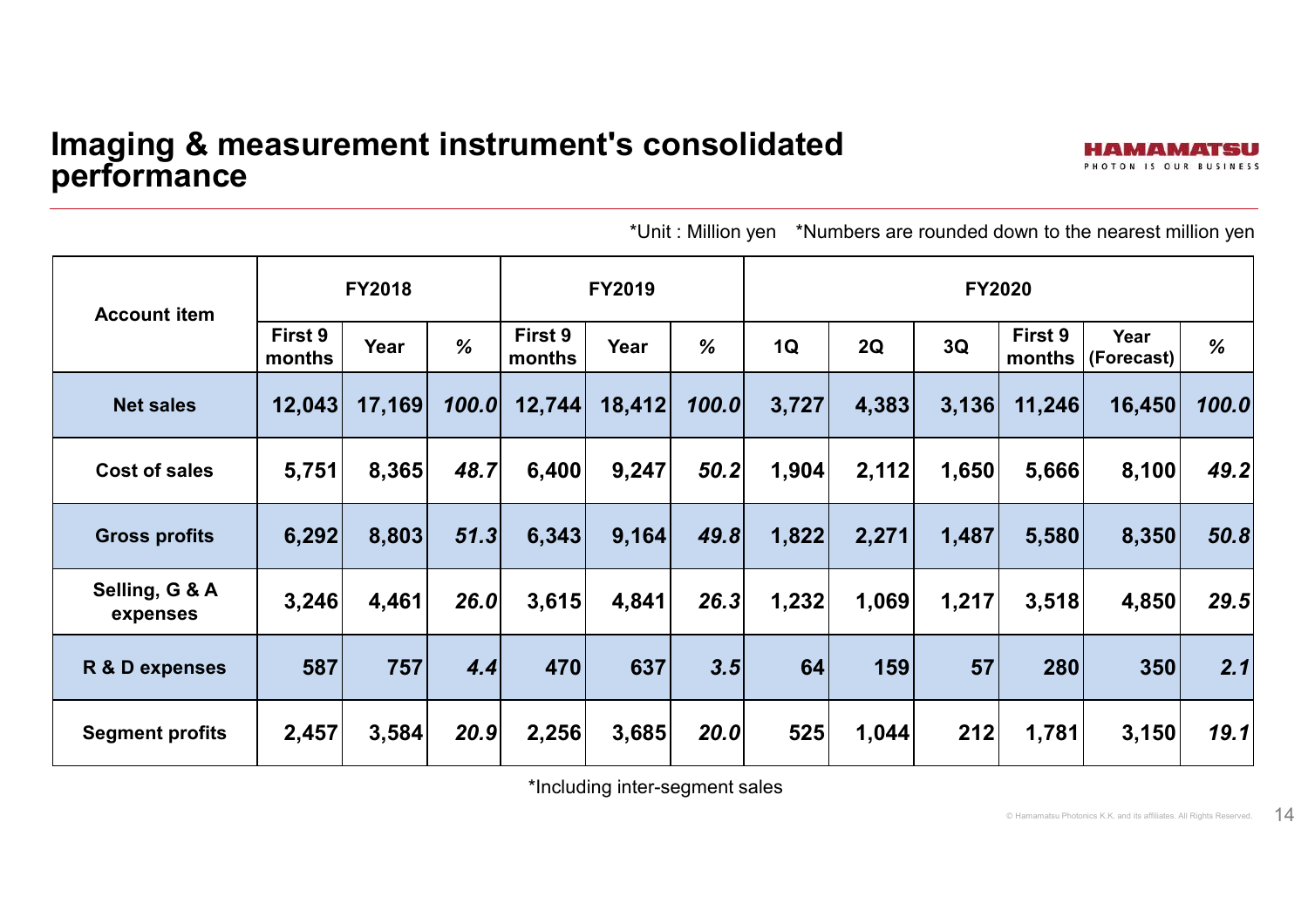|                     |                  | <b>FY2015</b> |                 | <b>FY2016</b> |                 | <b>FY2017</b> |                 | <b>FY2018</b> |                 | FY2019 |                 | <b>FY2020</b>  |                 |
|---------------------|------------------|---------------|-----------------|---------------|-----------------|---------------|-----------------|---------------|-----------------|--------|-----------------|----------------|-----------------|
|                     |                  | Amount        | $%$ to<br>sales | Amount        | $%$ to<br>sales | Amount        | $%$ to<br>sales | Amount        | $%$ to<br>sales | Amount | $%$ to<br>sales | Amount         | $%$ to<br>sales |
|                     | 1Q               | 3,122         | 10.9            | 1,441         | 4.8             | 4,441         | 14.8            | 4,235         | 12.4            | 2,052  | 5.7             | 4,659          | 13.5            |
| Capital             | 2Q<br>cumulative | 7,283         | 11.7            | 3,888         | 6.2             | 6,901         | 10.6            | 7,939         | 10.9            | 7,100  | 9.5             | 9,792          | 13.4            |
| investment          | 3Q<br>cumulative | 11,787        | 13.1            | 6,513         | 7.1             | 11,026        | 11.5            | 10,467        | 9.7             | 11,097 | 10.3            | 12,151         | 11.8            |
|                     | Year             | 14,338        | 11.9            | 9,315         | 7.6             | 13,572        | 10.4            | 14,221        | 9.9             | 17,412 | 11.9            |                | $\blacksquare$  |
|                     | 1Q               | 2,717         | 9.5             | 2,748         | 9.2             | 2,872         | 9.6             | 3,012         | 8.8             | 3,095  | 8.7             | 2,862          | 8.3             |
| <b>R&amp;D</b>      | 2Q<br>cumulative | 5,479         | 8.8             | 5,862         | 9.3             | 5,824         | 9.0             | 6,057         | 8.3             | 6,372  | 8.6             | 6,275          | 8.6             |
| expenses            | 3Q<br>cumulative | 8,510         | 9.4             | 8,825         | 9.7             | 8,707         | 9.1             | 9,151         | 8.5             | 9,416  | 8.7             | 9,163          | 8.9             |
|                     | Year             | 11,615        | 9.6             | 11,873        | 9.7             | 11,776        | 9.0             | 12,830        | 8.9             | 13,071 | 9.0             | $\blacksquare$ |                 |
|                     | 1Q               | 1,633         | 5.7             | 2,262         | 7.6             | 2,132         | 7.1             | 2,184         | 6.4             | 2,437  | 6.8             | 2,575          | 7.5             |
| <b>Depreciation</b> | 2Q<br>cumulative | 3,585         | 5.8             | 4,704         | 7.5             | 4,413         | 6.8             | 4,566         | 6.2             | 5,064  | 6.8             | 5,393          | 7.4             |
|                     | 3Q<br>cumulative | 5,902         | 6.5             | 7,184         | 7.9             | 6,822         | 7.1             | 7,151         | 6.6             | 7,878  | 7.3             | 8,399          | 8.1             |
|                     | Year             | 8,561         | 7.1             | 9,888         | 8.1             | 9,441         | 7.2             | 10,261        | 7.1             | 10,950 | 7.5             | $\blacksquare$ |                 |